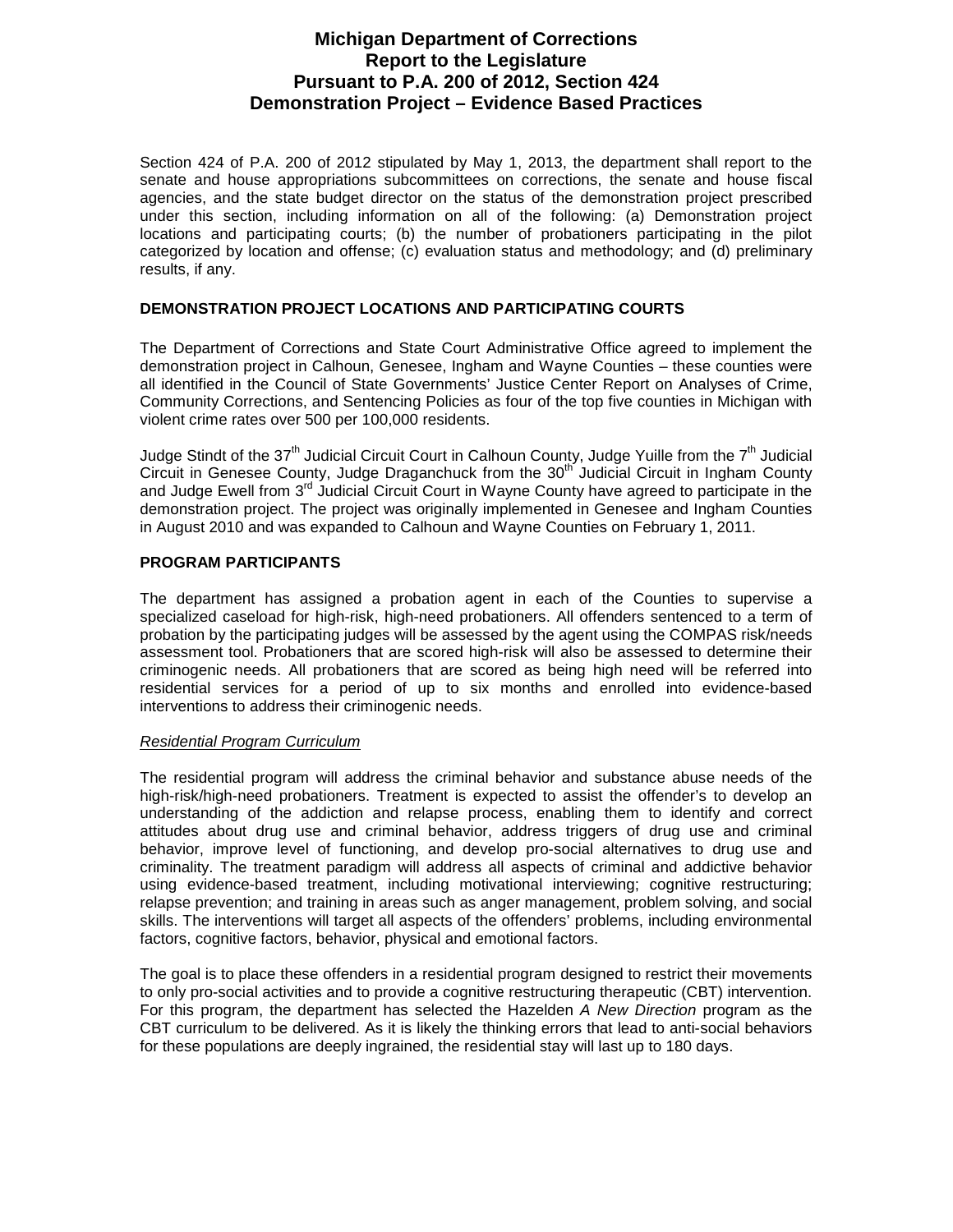## **Training**

Criminal justice stakeholders, including the participating county judges, prosecutors, defense attorneys and probation agents were invited to attend a Felony Sentencing Seminar sponsored by the Michigan Supreme Court - Michigan Judicial Institute held on March 30, 2010.

The seminar offered two presentations: Dr. Timothy Brennan, Ph.D and Vice President of Northpointe Institute for Public Management reviewed the science supporting evidence-based instrument (i.e., COMPAS) and mechanics of using the risk and needs assessment instrument for criminal justice practitioners who must make decisions regarding community placement, supervision, treatment, and case management. The Honorable Roger K. Warren, Sacramento Supreme Court Judge (retired) provided the second presentation and reviewed the research data on evidence-based practices and discussed how its application can be incorporated into Michigan sentencing process to reduce offender recidivism in appropriate cases.

Probation agent(s) assigned to the demonstration project have received training in collaborative case management and substance abuse. Additional training will be provided on issues of substance abuse, motivational interviewing, mental health and drug testing.

## **EVALUATION STATUS AND METHODOLOGY**

The strongest evaluation model would utilize random assignment of offenders meeting pilot project criteria to assign subjects to treatment and control groups. This method would produce the most valid and reliable estimates of program impact. However, because it is anticipated that all offenders assessed as high risk and high need will be referred to residential placement and intensive interventions, such random assignment will not be possible.

Therefore, the impact evaluation will need to utilize quasi-experimental methods to estimate program impacts. Those methods could include several possible approaches:

- Matched comparison groups selected from either the pilot sites, other counties or both
- Statistical matching, including calculation of propensity scores and matching on those results
- Pre and post pilot comparisons both within the pilot sites and across comparison sites. Those comparisons could employ multiple techniques include difference-of-difference, statistical controls, etc.

The evaluation will include process assessment to determine the extent to which (at a minimum) offenders were assessed for risk and needs, the extent to which treatment and other interventions were appropriately matched to assessed risk and needs, amount and quality of offender participation in programs, enrollment and completion rates, staff training in evidence based case management techniques.

Planning for the evaluation will be done collaboratively, involving the local judiciary, local community corrections board(s) and the MDOC Office of Research and Planning (ORP). Working with project stakeholders, ORP staff will identify proposed outcome and process measures, data sources, data collection methods, analytical strategies, etc. The evaluation plan will include a follow up period (after discharge from residential placement) of at least two years, with assessment to occur at one year and two year intervals at a minimum.

#### **PRELIMINARY RESULTS**

Through Mid-April 2013, there have been a total of 54 eligible offenders admitted into the program: 1 active; 16 (29.6%) successful discharge; 3 (5.6%) medical discharge; 13 (24.1%) disciplinary discharge and 21 (38.9%) absconded. Overall, 63.0% of the participants have been unsuccessfully discharged from the program – 38.9% absconders and 24.1% disciplinary. There are no additional results to report to date.